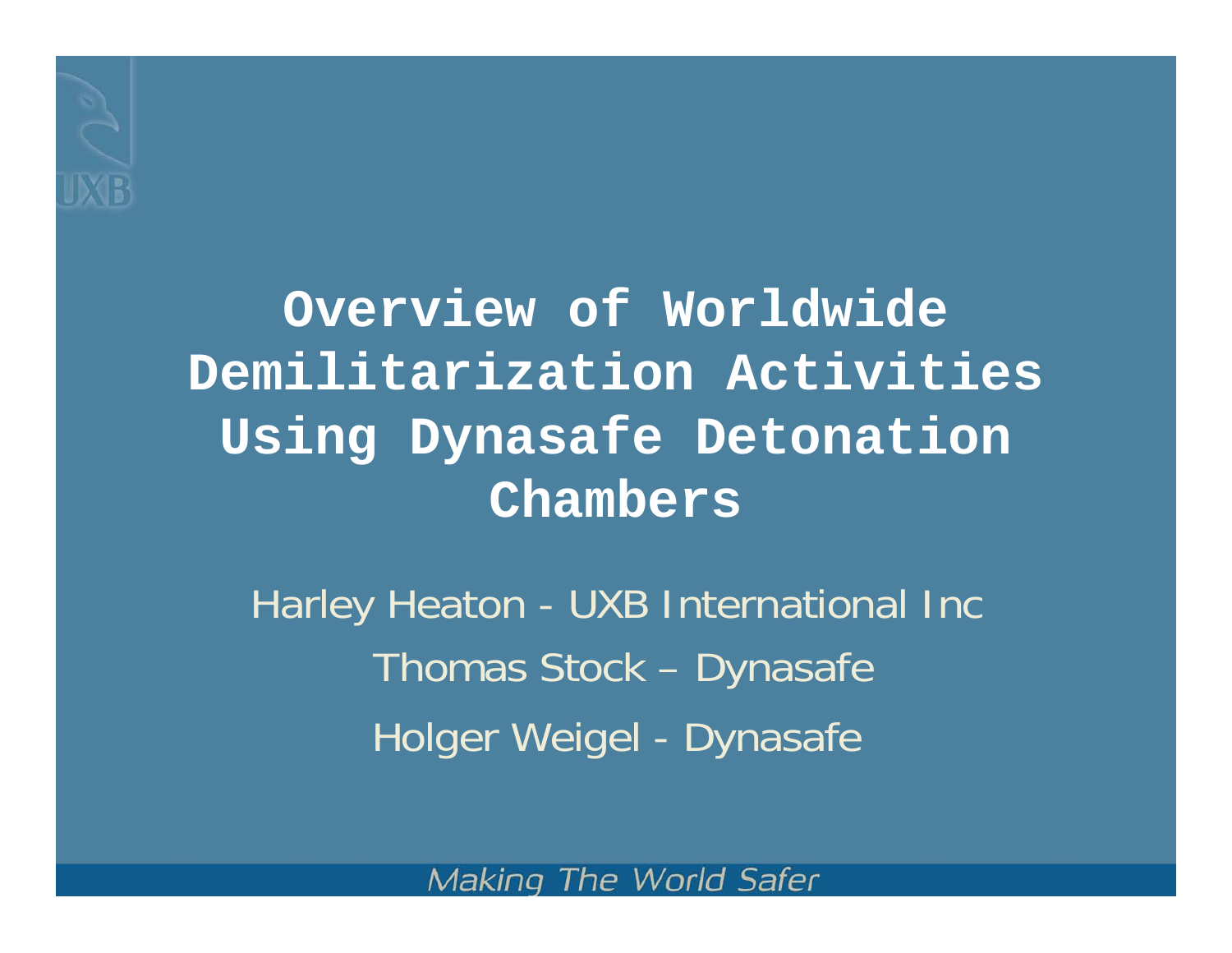#### Introduction

**Dynasafe manufactures two distinct types of** Detonation Chambers▶ SDC (Static Detonation Chambers) series (hot)  $\triangleright$  cold and transport/storage chambers **All** are completely sealed, gas tight **E** Various capacities **<u>■</u>** Used for both conventional and chemical munitions $\blacktriangleright$  also used for airbags, mfg waste, etc.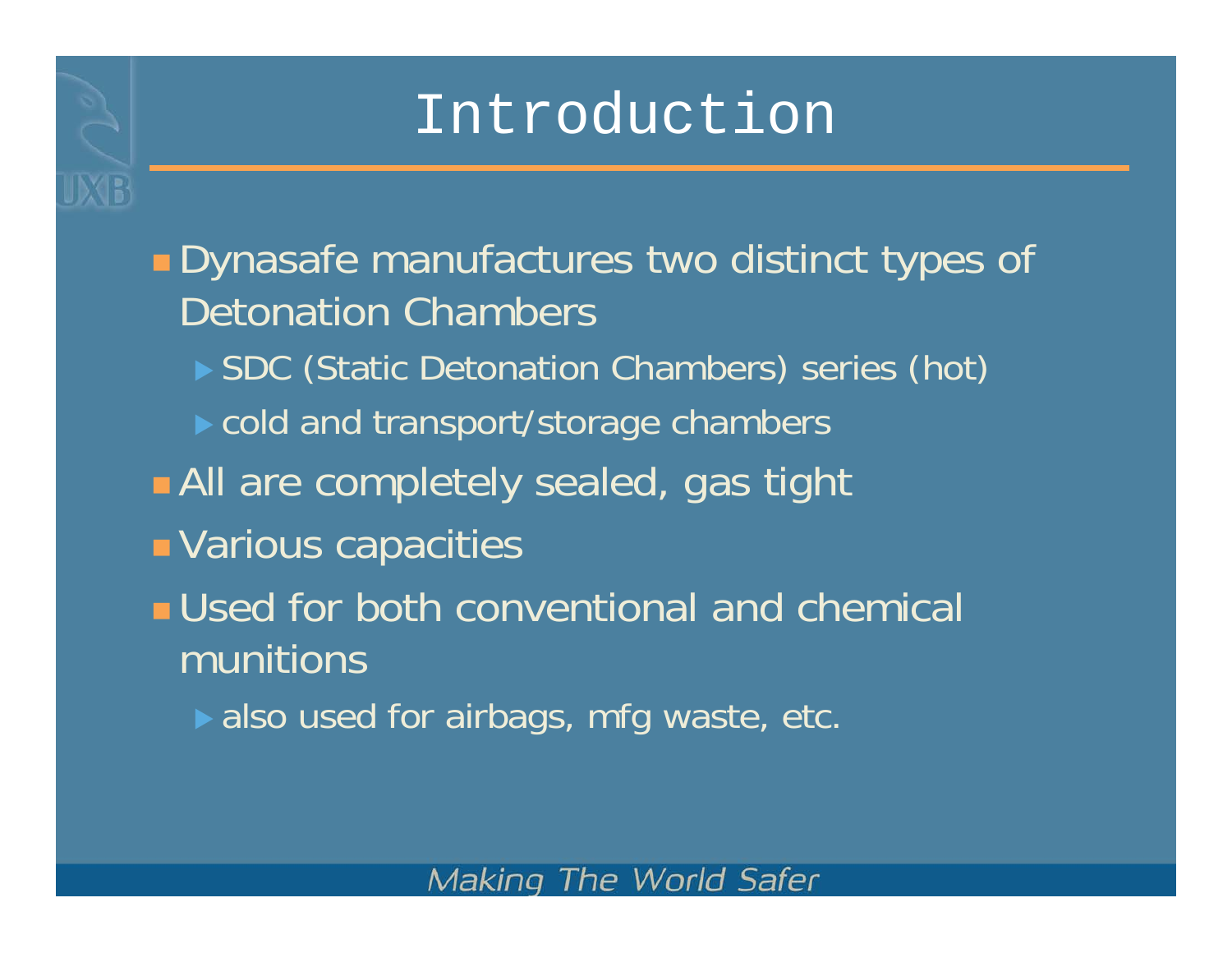#### SDC Series

#### **Heated System**

- **Temperature held above auto-initiation** temperature of all known explosives and propellants
- Insures *COMPLETE* destruction
	- in one step
	- Without dismantling
- No counter charges required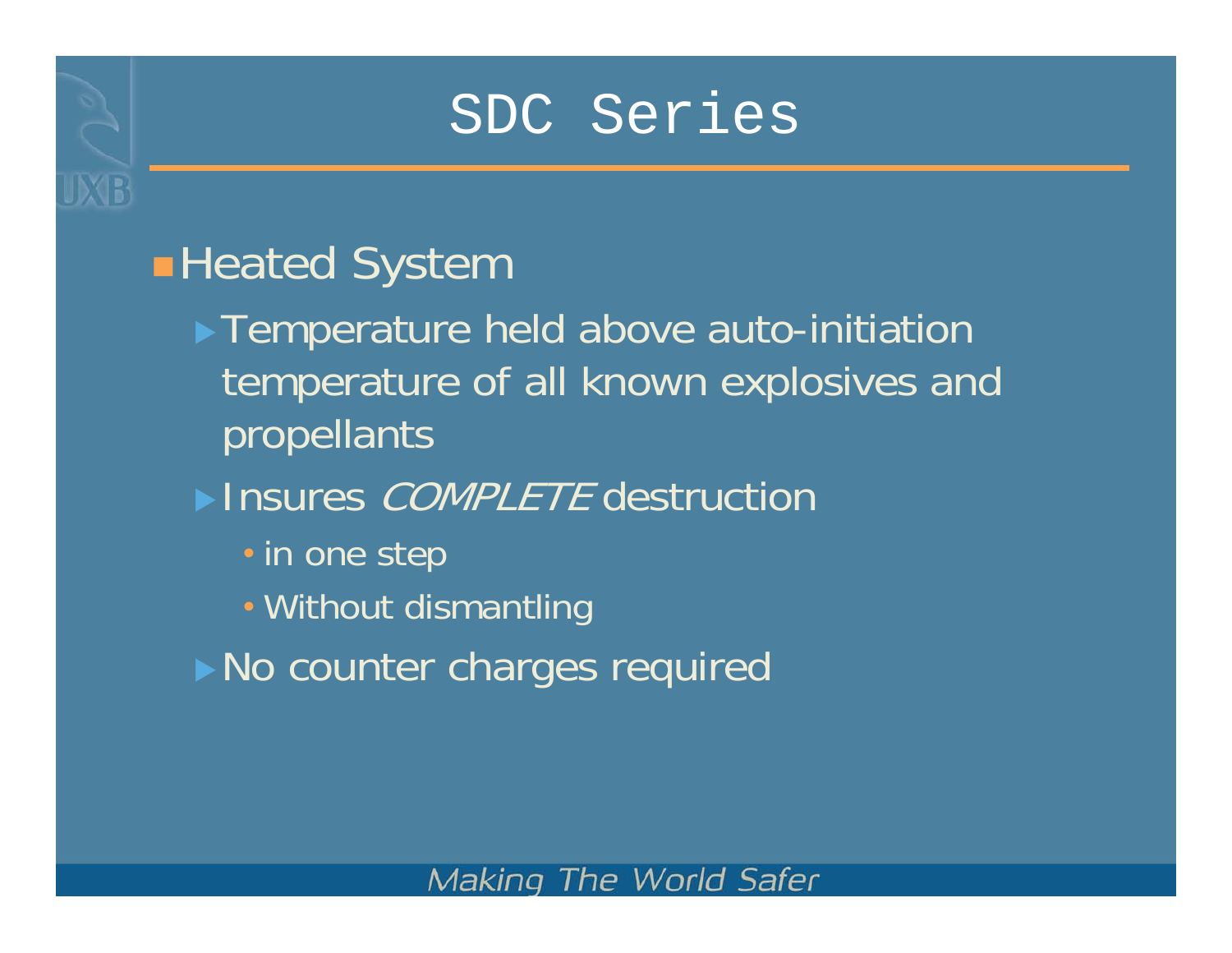### Cutaway of SDC series Construction



**UXB** 



Outer chamber with heat insulation



Alr



Inner chamber



**Electrical heating elements** 

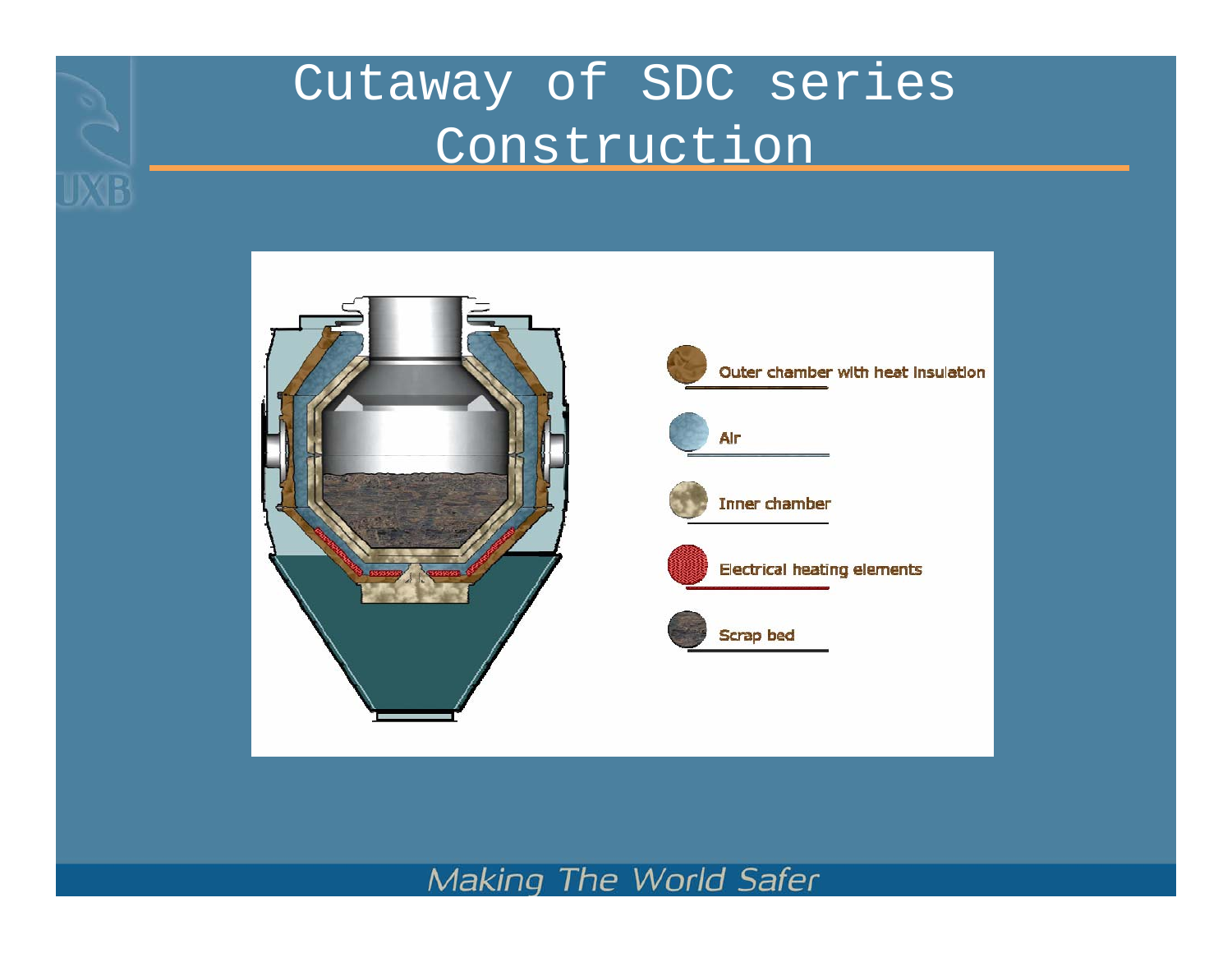#### The SDC Series is Efficient

**Energy from explosives or propellants** being processed supplies energy needed to maintain temperature  $\blacktriangleright$  R3 credits No external fuel needed $\triangleright$  indirect heating  $\triangleright$  minimizes resulting gasses needing treatment  $\blacktriangleright$  lower capital and operating costs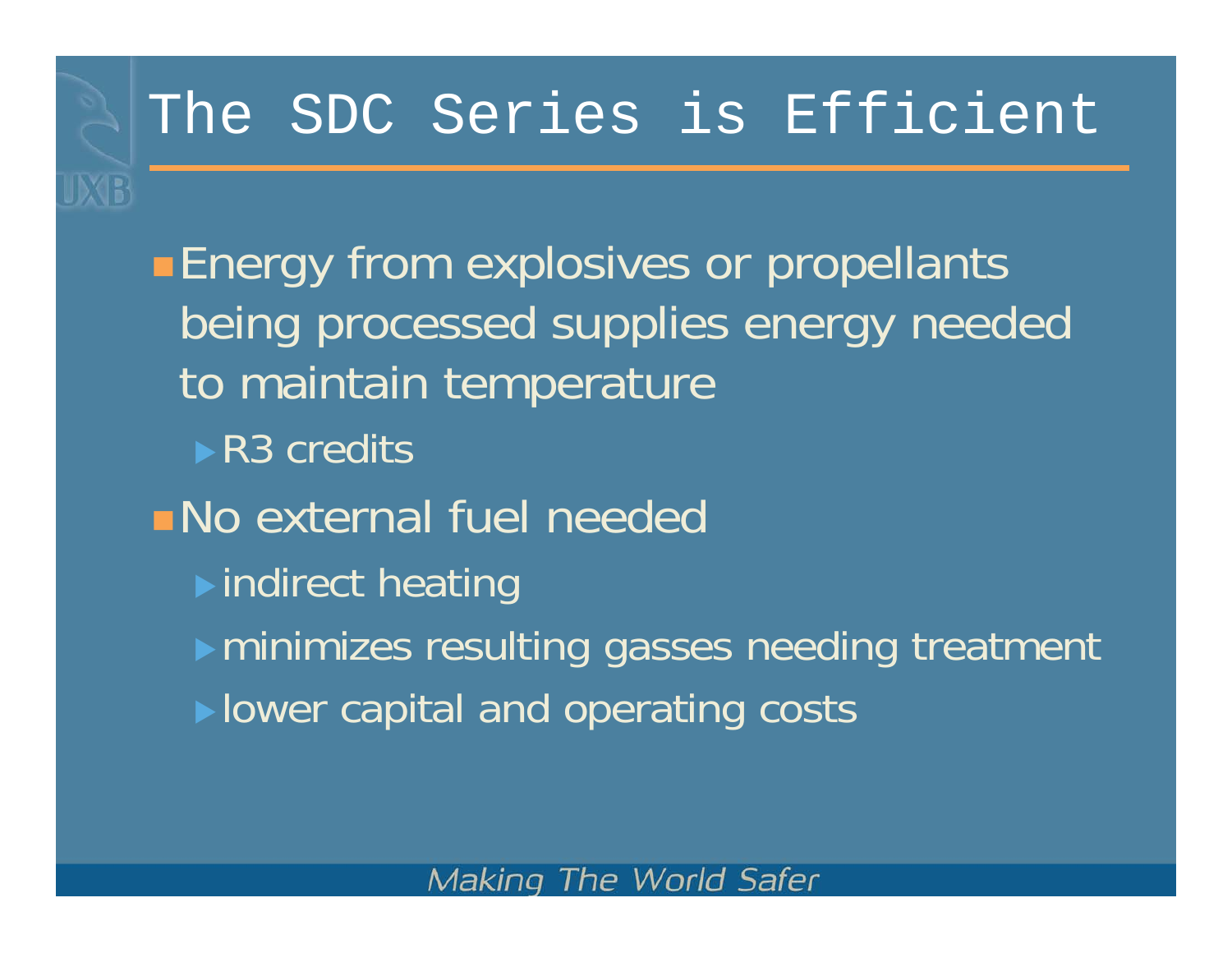**• Absolute Minimum munitions handling**  $\blacktriangleright$  automated feed system • interlocked• fail safe**Nost munitions need NO preparation**  $\triangleright$  NO Cutting  $\rightarrow$  NO Opening  $\triangleright$  NO Fuze removal Submunitions can be fed while still in racks

MF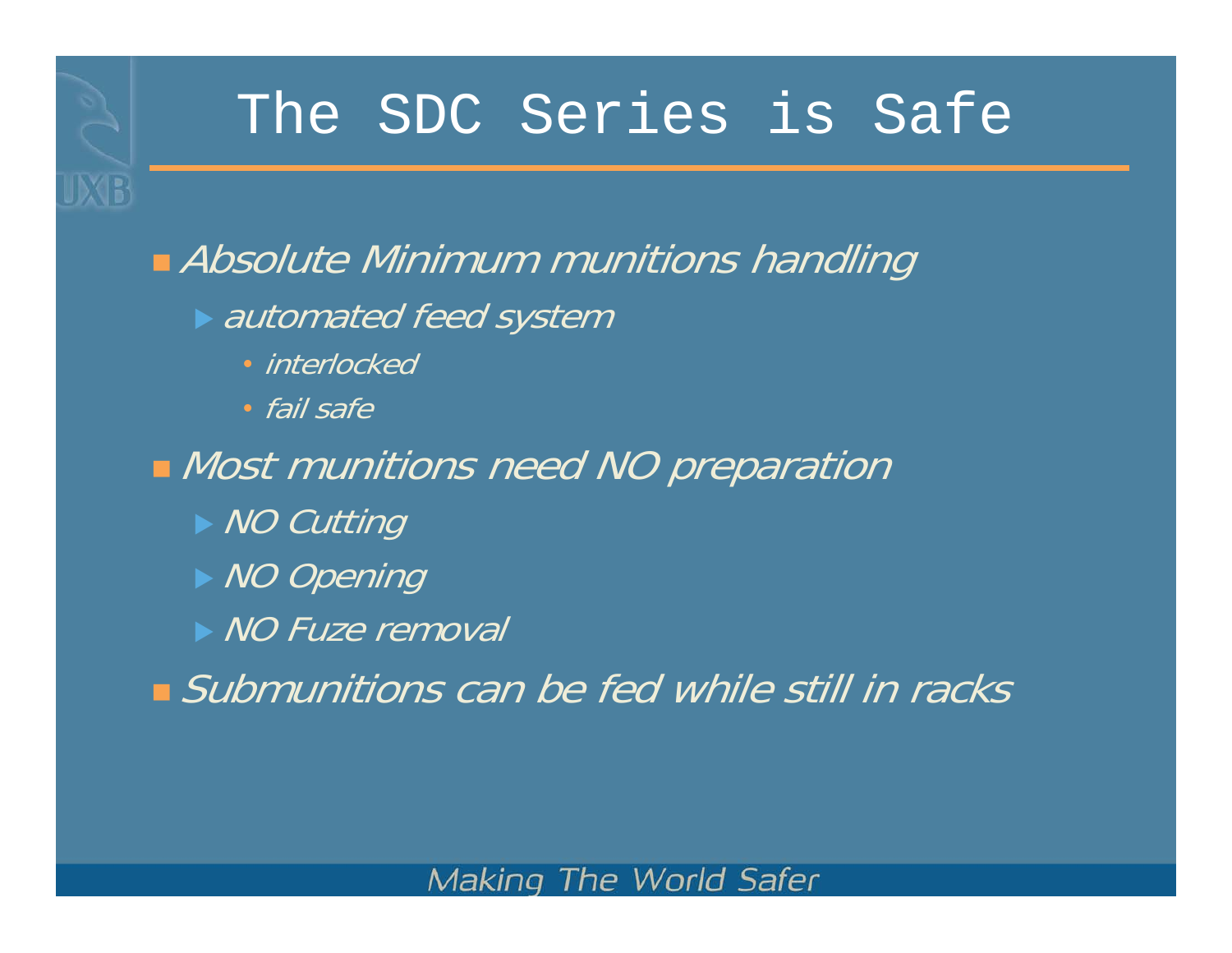**ME** 

**Double walled main chamber** ▶ 300% safety margin **Feed chambers made to take full rated** detonation**Interlocked feed chambers (2)** ▶ System is never open to outside during operation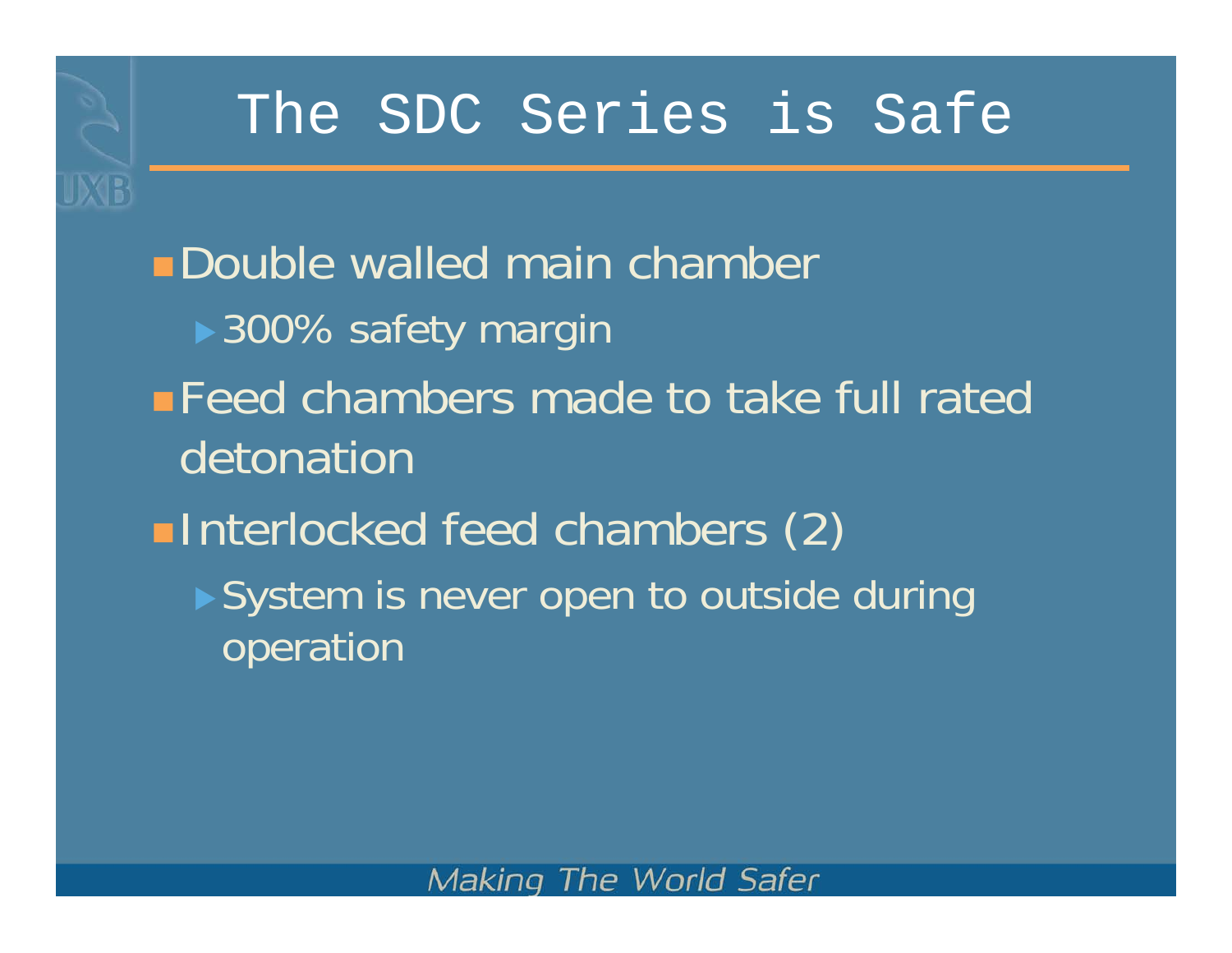**Gas treatment system meets emissions** requirements – Domestic and International **Treatment of "exotic" chemical fills** possible Metal scrap ready for recycle without additional processing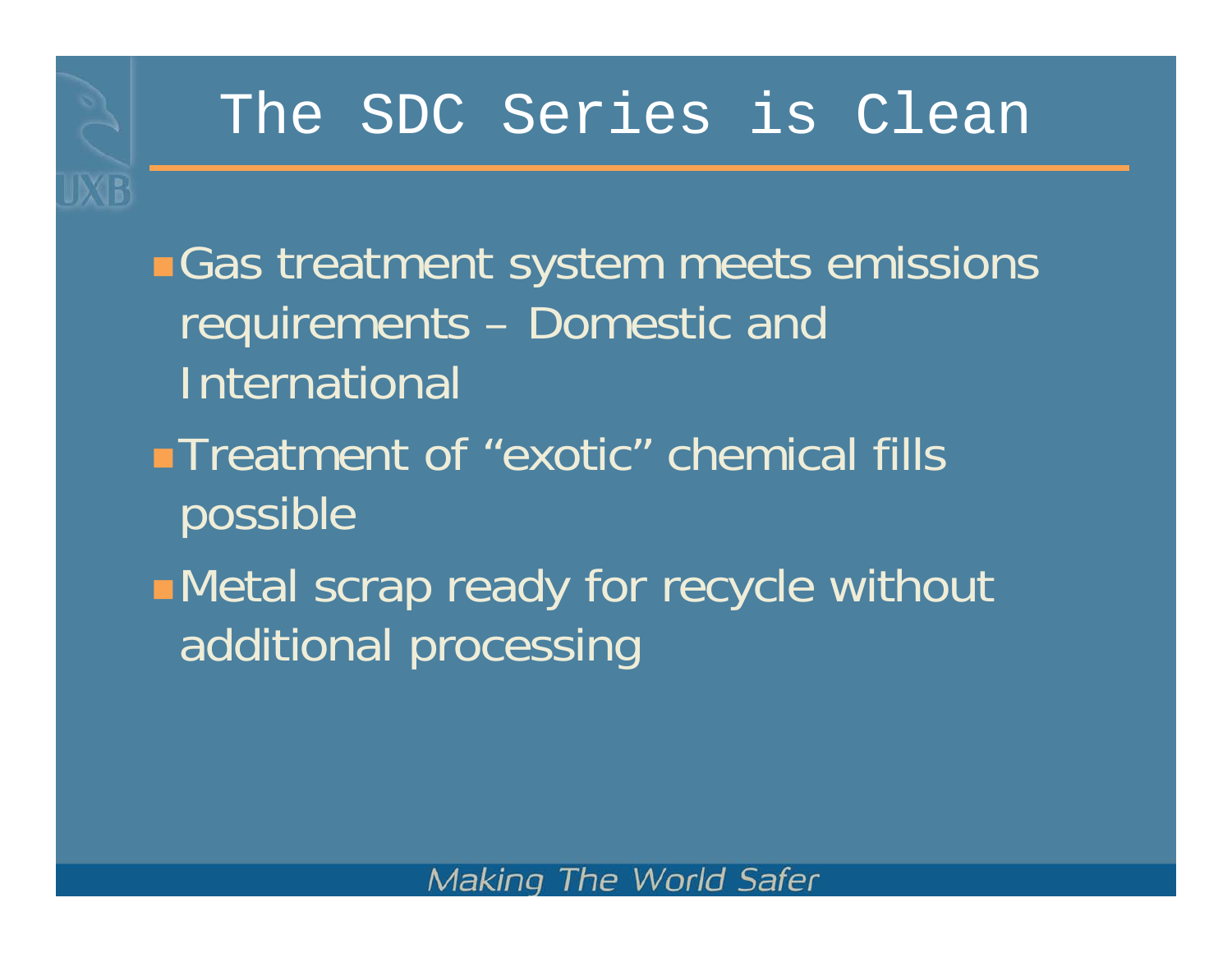**No Upset Neighbors**  $\triangleright$  cannot be heard outside of building Minimal footprint  $\triangleright$  well suited for space limited facilities **Easy to set-up**  $\blacktriangleright$  minimal maintenance

**XB**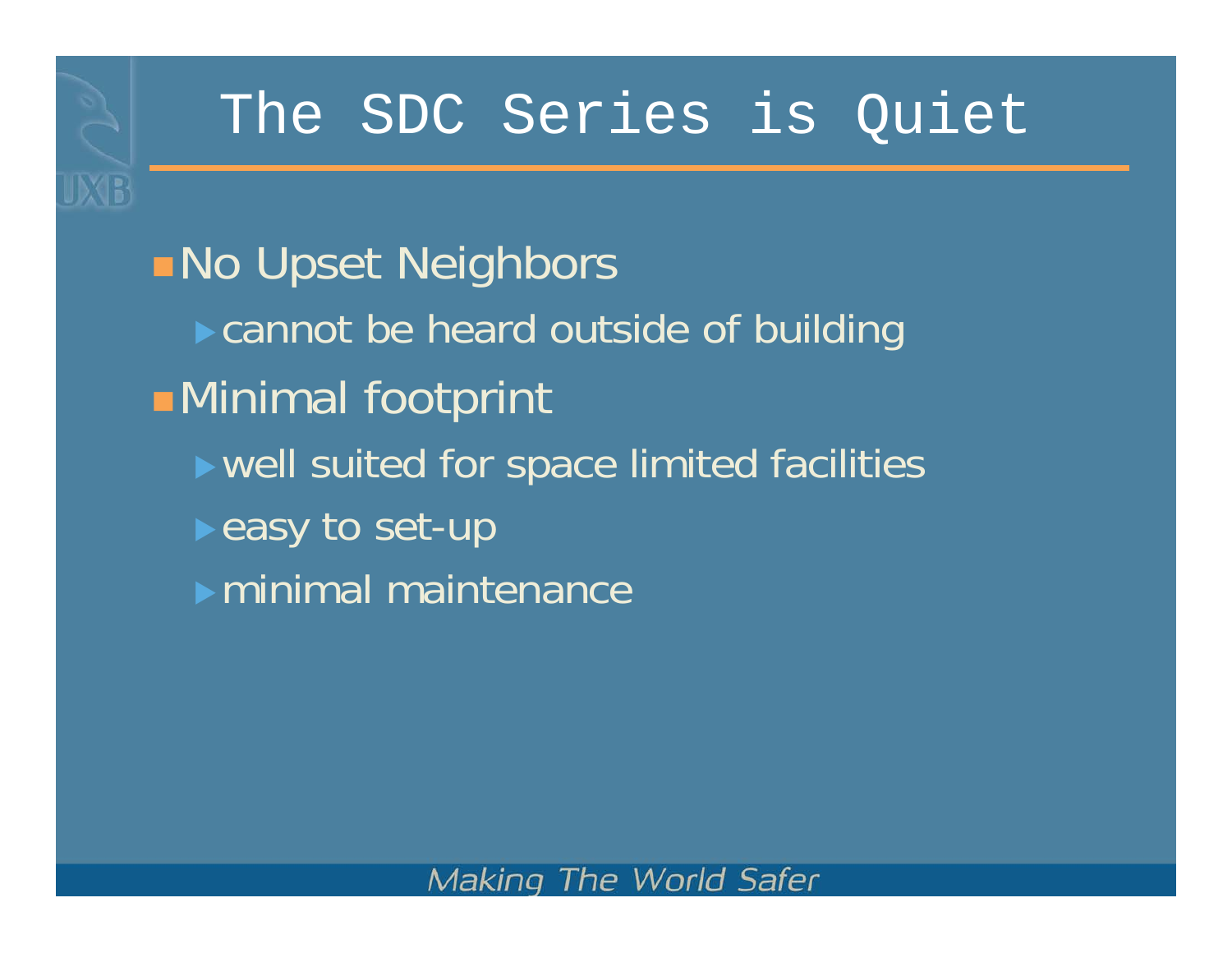### High production rates

**UXB** 

| SI.<br>No.     | <b>DESCRIPTION</b><br>OF REJECTED | <b>ACTUAL</b><br><b>QUANTITY</b> | <b>DEMIL</b>       | <b>ACTUAL</b><br><b>SHIFTS</b> | <b>CALCULATED</b><br><b>PLANT CAPACITY</b> |
|----------------|-----------------------------------|----------------------------------|--------------------|--------------------------------|--------------------------------------------|
|                | <b>AMMUNITION/</b>                | <b>DESTROYED</b>                 | <b>PROCESS</b>     | <b>REQUIRED</b>                | <b>UNITS/SHIFT</b>                         |
|                | <b>EXPLOSIVE</b>                  |                                  |                    |                                | (10-HOUR SHIFT)                            |
|                |                                   |                                  |                    |                                |                                            |
| $\mathbf{1}$   | Cap Precussion                    | 74,175                           | <b>DIRECT FEED</b> | 0.1                            | 741750                                     |
| $\overline{2}$ | <b>Booster Cup</b>                | 26,900                           | <b>DIRECT FEED</b> | 2.7                            | 9963                                       |
| 3              | Detonator                         | 16,415                           | <b>DIRECT FEED</b> | 2.1                            | 7817                                       |
| 4              | Cartg. 20mm HE                    | 54,496                           | <b>DIRECT FEED</b> | $\overline{7}$                 | 7785                                       |
| 5              | Cartg. 30mm HE                    | 30,005                           | <b>DIRECT FEED</b> | 5.5                            | 5455                                       |
| 6              | 30mm HE                           | 7,154                            | <b>DIRECT FEED</b> | 1.8                            | 3974                                       |
| $\overline{7}$ | Cord Detonating, Meters           | 200                              | <b>DIRECT FEED</b> | 0.1                            | 2000                                       |
| 8              | Cartg. 40mm                       | 19,809                           | <b>DIRECT FEED</b> | 10                             | 1981                                       |
| 9              | <b>Electric Fuze</b>              | 180                              | <b>DIRECT FEED</b> | 0.1                            | 1800                                       |
| 10             | Mine M-3 $(A/P)$                  | 2,316                            | <b>DIRECT FEED</b> | 1.5                            | 1544                                       |
| 11             | Hand Grenade MK-2                 | 3,952                            | <b>DIRECT FEED</b> | 3                              | 1317                                       |
| 12             | Mine M-14                         | 2,731                            | <b>DIRECT FEED</b> | 3.5                            | 780                                        |
| 13             | <b>Flare Trip Wire</b>            | 1,200                            | <b>DIRECT FEED</b> | 2.5                            | 480                                        |
| 14             | Mortar, 60 HE                     | 1,995                            | <b>DIRECT FEED</b> | 4.5                            | 443                                        |
| 15             | Cartg. 57mm Recoilless            | 4,795                            | <b>DIRECT FEED</b> | 11.8                           | 406                                        |
| 16             | Cartg. 75mm Recoilless            | 32,149                           | <b>DIRECT FEED</b> | 95                             | 338                                        |
| 17             | Cartg. 105mm HE                   | 5,647                            | CUT / FEED         | 18.5                           | 305                                        |
| 18             | Mortar, 81 HE                     | 293                              | <b>DIRECT FEED</b> | 1                              | 293                                        |
| 19             | Cartg. 106mm Recoilless HEAT      | 18,948                           | CUT / FEED         | 65                             | 292                                        |
| 20             | <b>FUZED MINE AT 1B ND</b>        | 14,106                           | CUT / FEED         | 50                             | 282                                        |
| 21             | Mine M-2 (A/T)                    | 924                              | <b>DIRECT FEED</b> | 3.5                            | 264                                        |
| 22             | Rifle Grenade 73 mm HEAT          | 9,147                            | CUT / FEED         | 35                             | 261                                        |
| 23             | 68mm Rocket Warhead               | 741                              | <b>DIRECT FEED</b> | 2.9                            | 256                                        |
| 24             | Mortar, 4.2" HE                   | 1,654                            | CUT / FEED         | 7.5                            | 221                                        |
| 25             | Cartg. 100mm HE                   | 871                              | CUT / FEED         | $\overline{4}$                 | 218                                        |
| 26             | Cartg. 76mm HE                    | 90                               | CUT / FEED         | 0.5                            | 180                                        |
| 27             | Proj. 75mm WP                     | 5,145                            | <b>DIRECT FEED</b> | 35                             | 147                                        |
| 28             | Mortar 60 WP                      | 825                              | <b>DIRECT FEED</b> | $\overline{7}$                 | 118                                        |
| 29             | Proj. 155 HE                      | 874                              | CUT / FEED         | 9.2                            | 95                                         |
| 30             | Mortar 81 WP                      | 276                              | <b>DIRECT FEED</b> | 4                              | 69                                         |
| 31             | Mortar 81 Illum.                  | 475                              | <b>DIRECT FEED</b> | 7                              | 68                                         |
| 32             | Proj. 105 WP                      | 1,291                            | <b>DIRECT FEED</b> | 22                             | 59                                         |
| 33             | Proj. 155 Illum.                  | 1,305                            | <b>DIRECT FEED</b> | 26                             | 50                                         |
| 34             | Mortar 4.2" WP                    | 841                              | <b>DIRECT FEED</b> | 19                             | 44                                         |
| 35             | Proj. 155 WP                      | 990                              | <b>DIRECT FEED</b> | 65                             | 15                                         |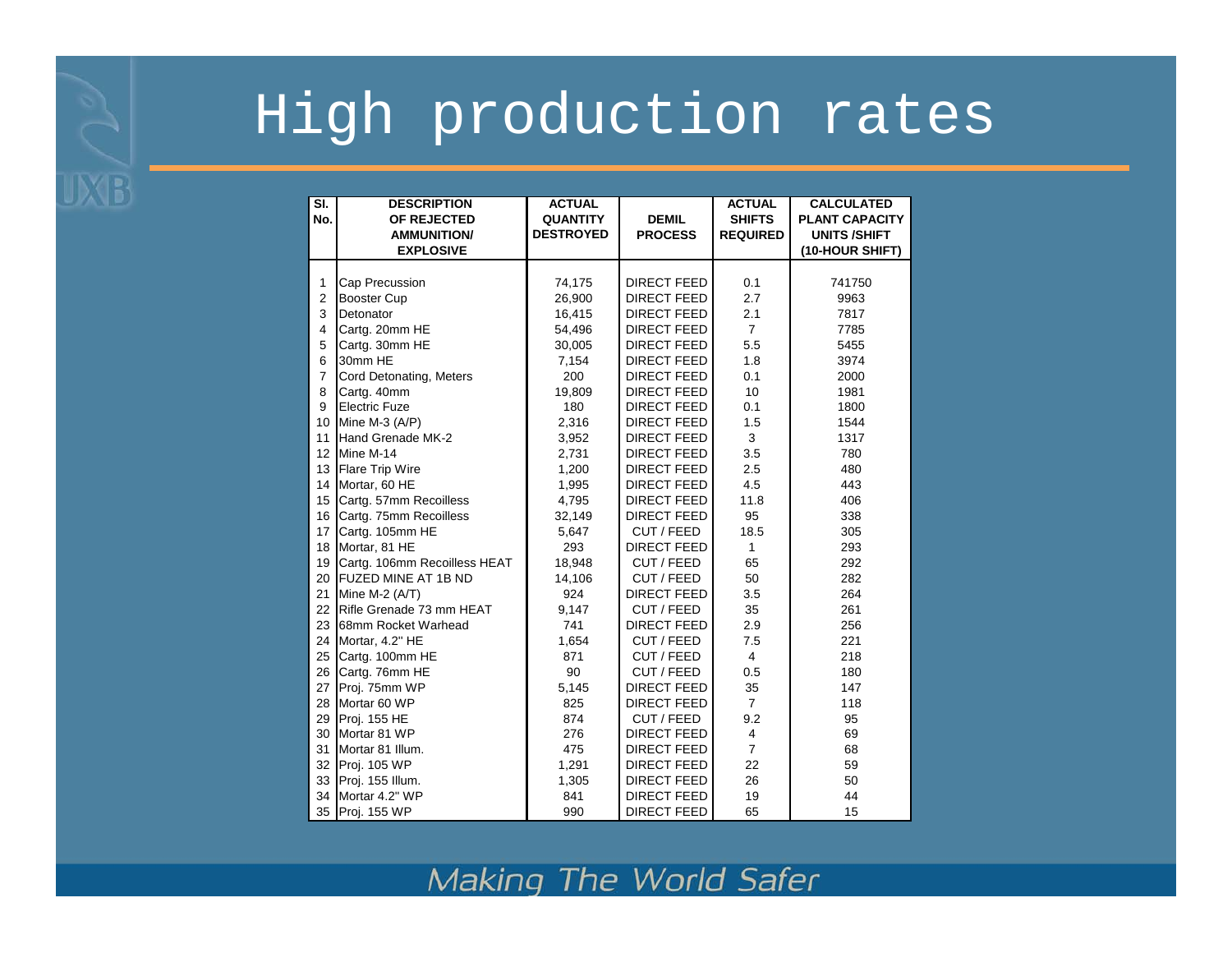### Can treat both Conventional and Chemical Munitions

#### **E** Chemical munitions treated

- $\blacktriangleright$  HD
- $\blacktriangleright$  DA/DC
- $\triangleright$  CS/CN
- ▶ CG (Phosgene)
- **Nith or without explosive charge**
- **Examplete treatment in one step**
- **E** Hold Treat Release capability
- **Exampt Scrap ready for release without additional processing**
- **No reconfiguration required when changing munition** feed types
- **Can treat RCWM or stockpile/non-stockpile**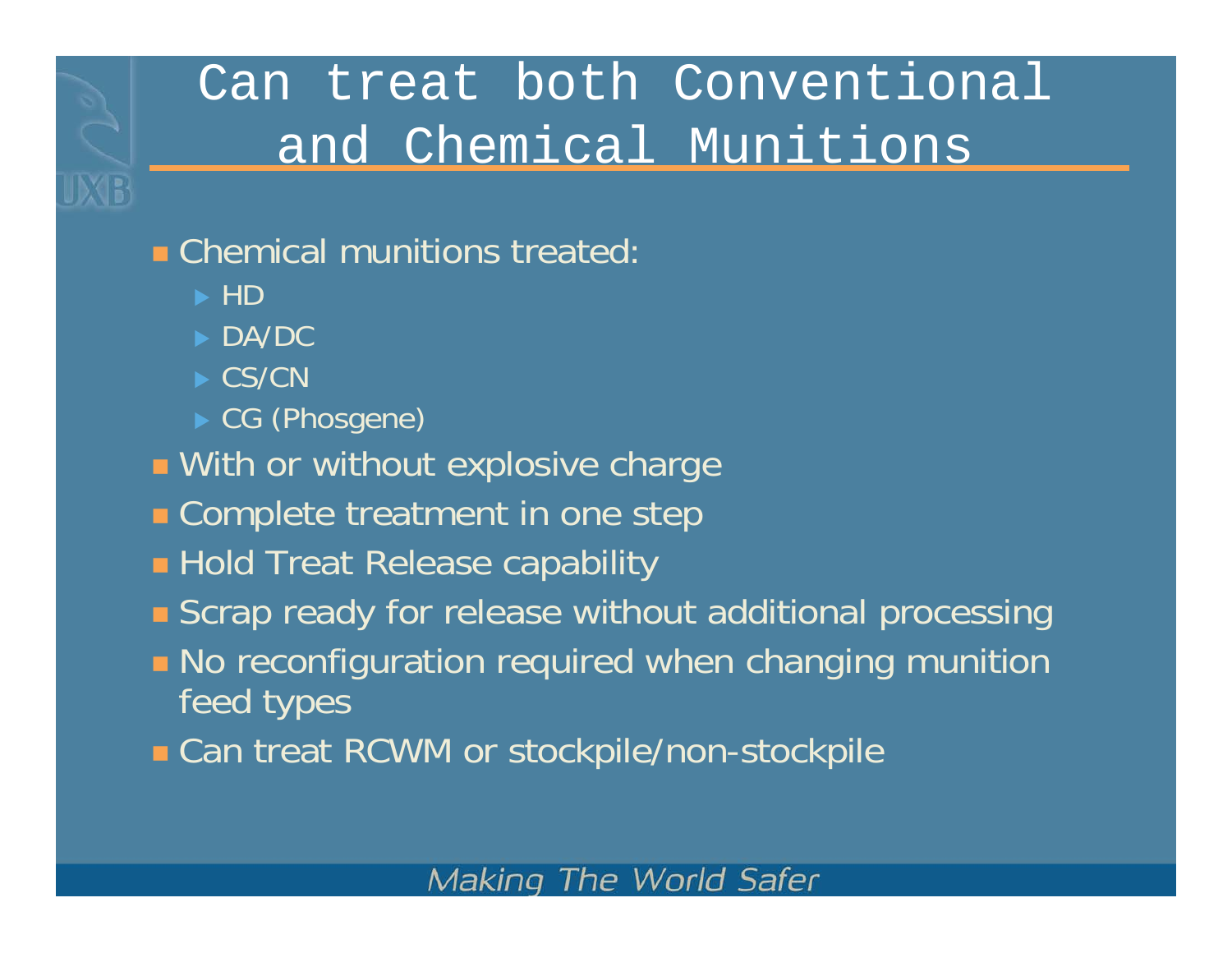### Available in Four Sizes

| <b>Size</b>    | Largest single item (NEW) |      |
|----------------|---------------------------|------|
| <b>SDC400*</b> | 400gr                     | 5kg  |
| SDC800 *       | 800gr                     | 10kg |
| SDC1200 *      | 1200gr                    | 20kg |
| <b>SDC2000</b> | 2300gr                    | 40kg |

\*Available in Mobile Configuration

**All are re-locatable** 

**All** are available in conventional or conventional/chemical configuration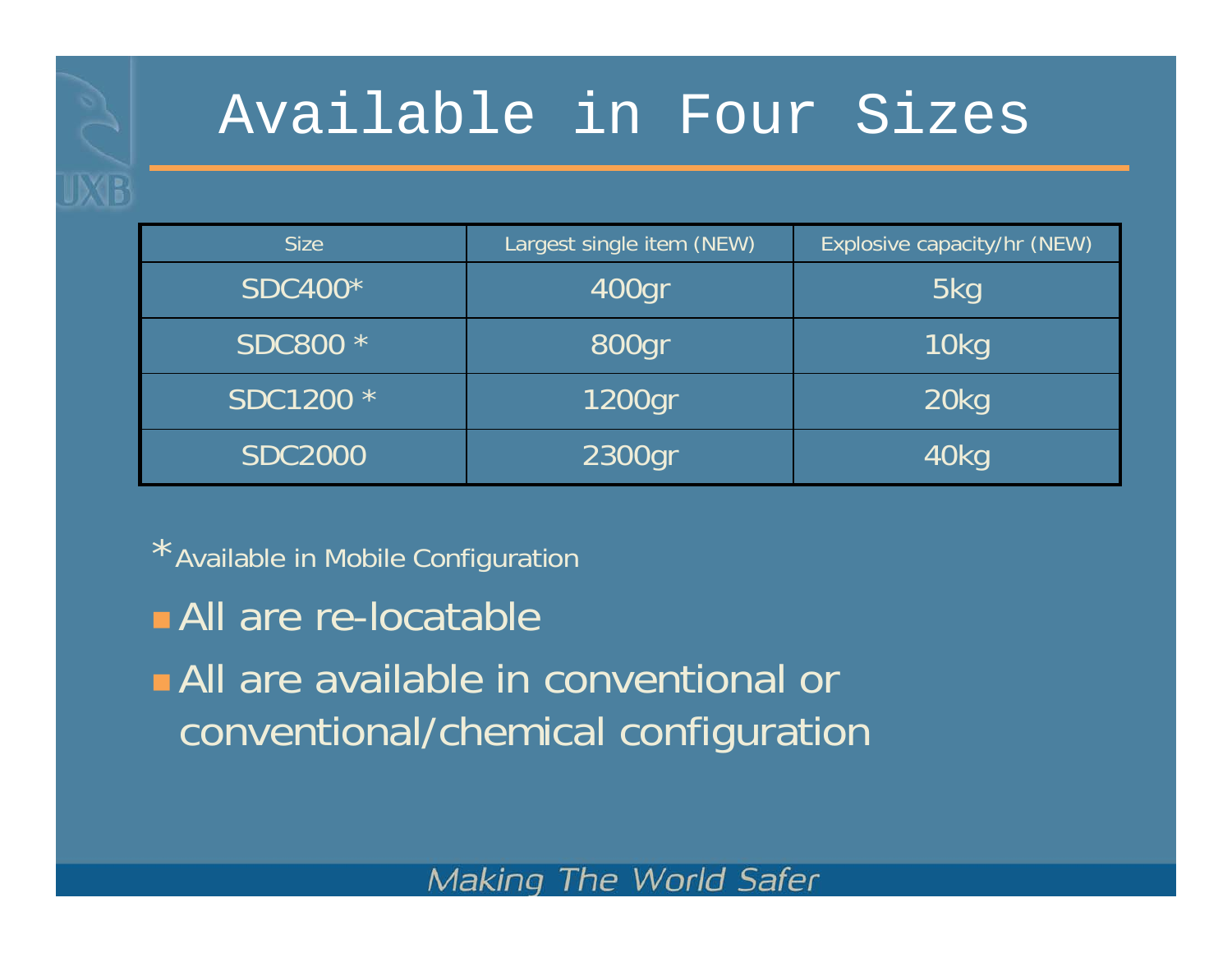**Bofors LIAB AB, Sweden,** SDC400, Delivered in 1997 **used for destruction of:**  $\triangleright$  detonators for anti personal mines.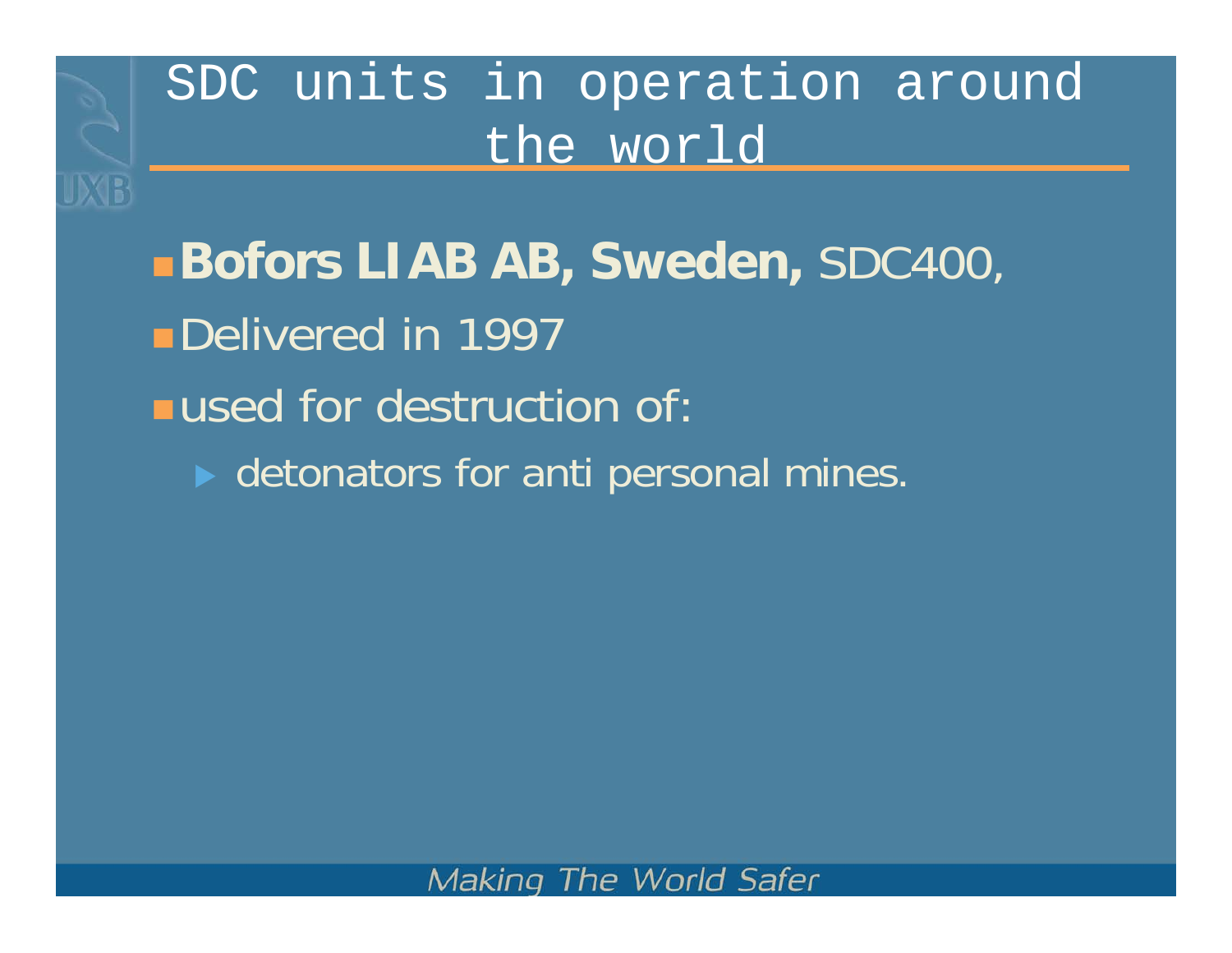**FAEX, Spain,** SDC1200, **ndelivered in 1997 used for destruction of**  $\blacktriangleright$  Fuzes, AP mine Detonators (millions of units)  $\blacktriangleright$  Detonating cord,  $\blacktriangleright$  Explosives,  $\blacktriangleright$  Propellants, etc.

**DXB**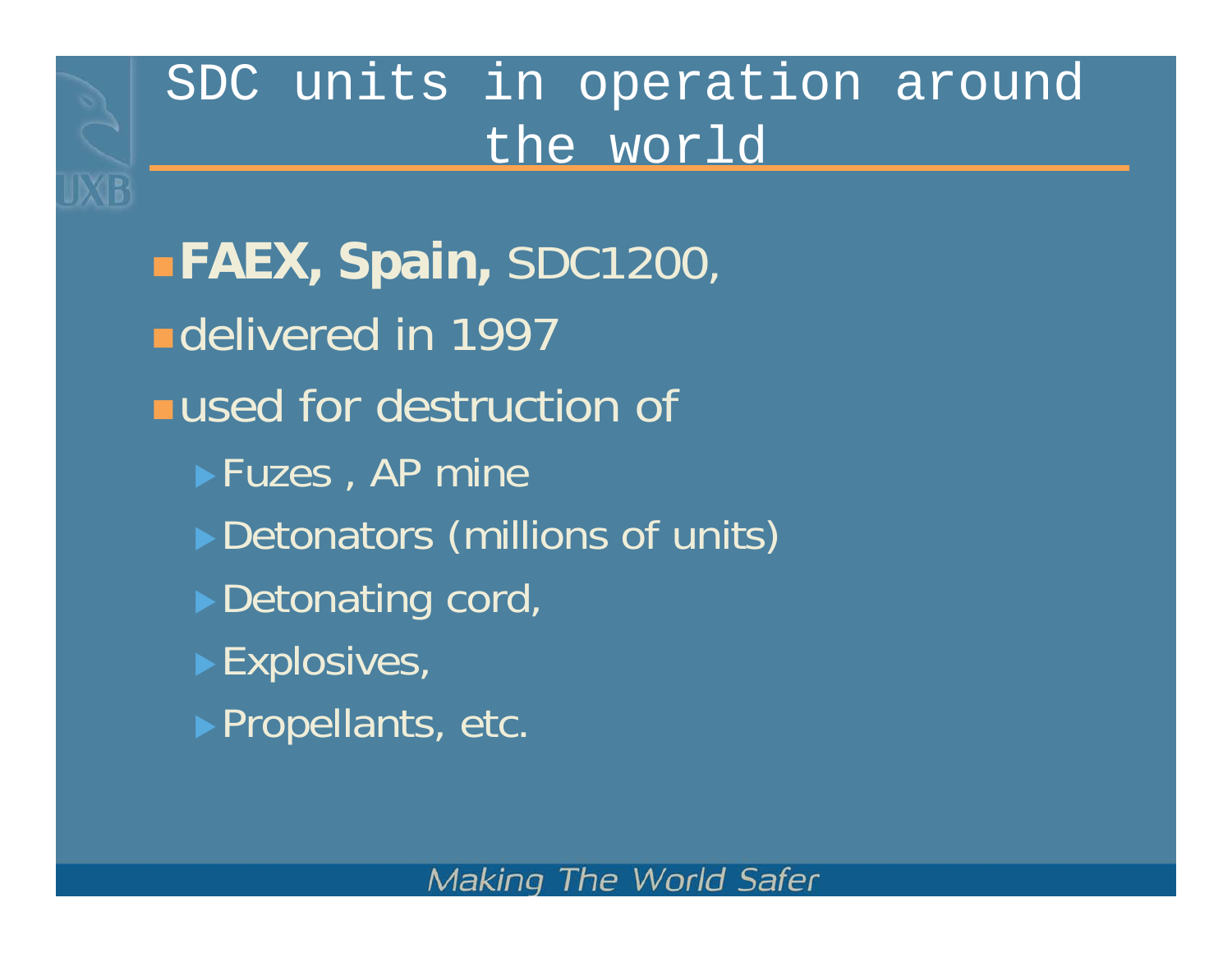**Swedish Defence Material Administration, FMV, Sweden,** SDC800 **Delivered in January 1999 used for destruction of 20** mm anti-aircraft ammunition, fuzes, detonators, pyrotechnic articles, explosives, propellants etc.

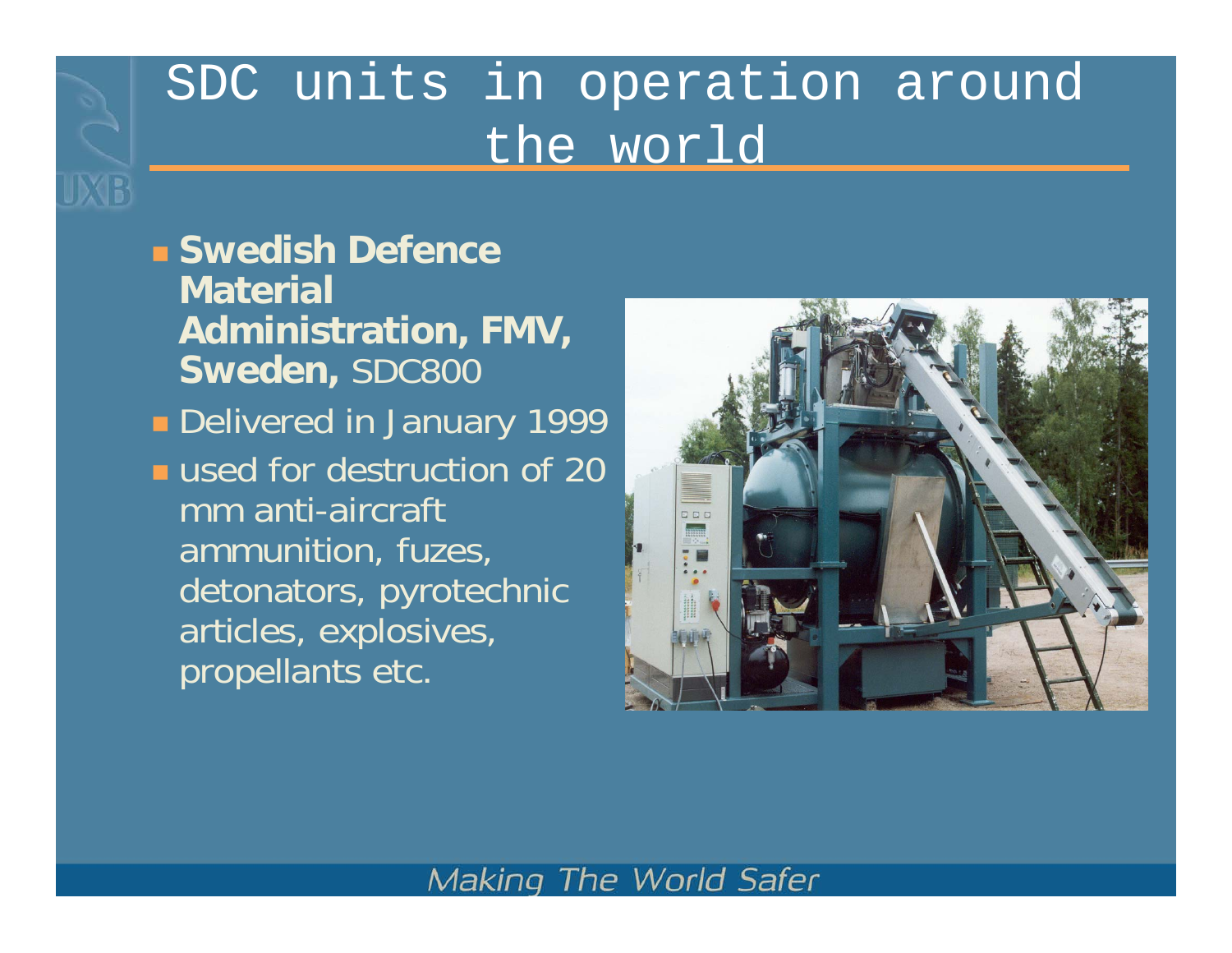**DXB** 

**Sumitomo Corporation Europe Plc, Japan,** SDC 1200, ■Delivered in May, 2000 **<u>■Used</u>** for destruction of AP-mines and explosives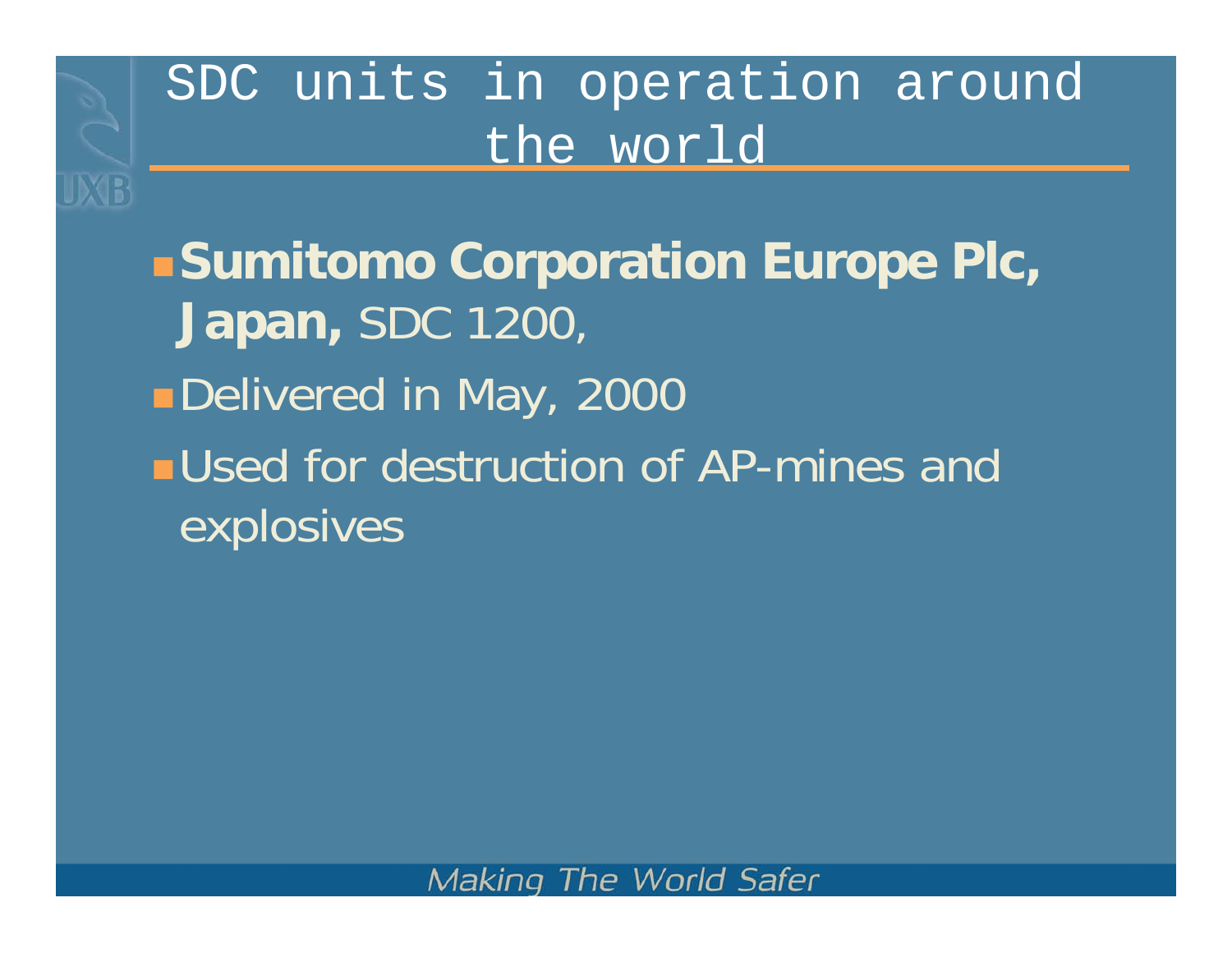**IDDPortugal,**SDC1200 **Delivered in November** 2000**used for destruction of** AP mines, munition components and explosives.

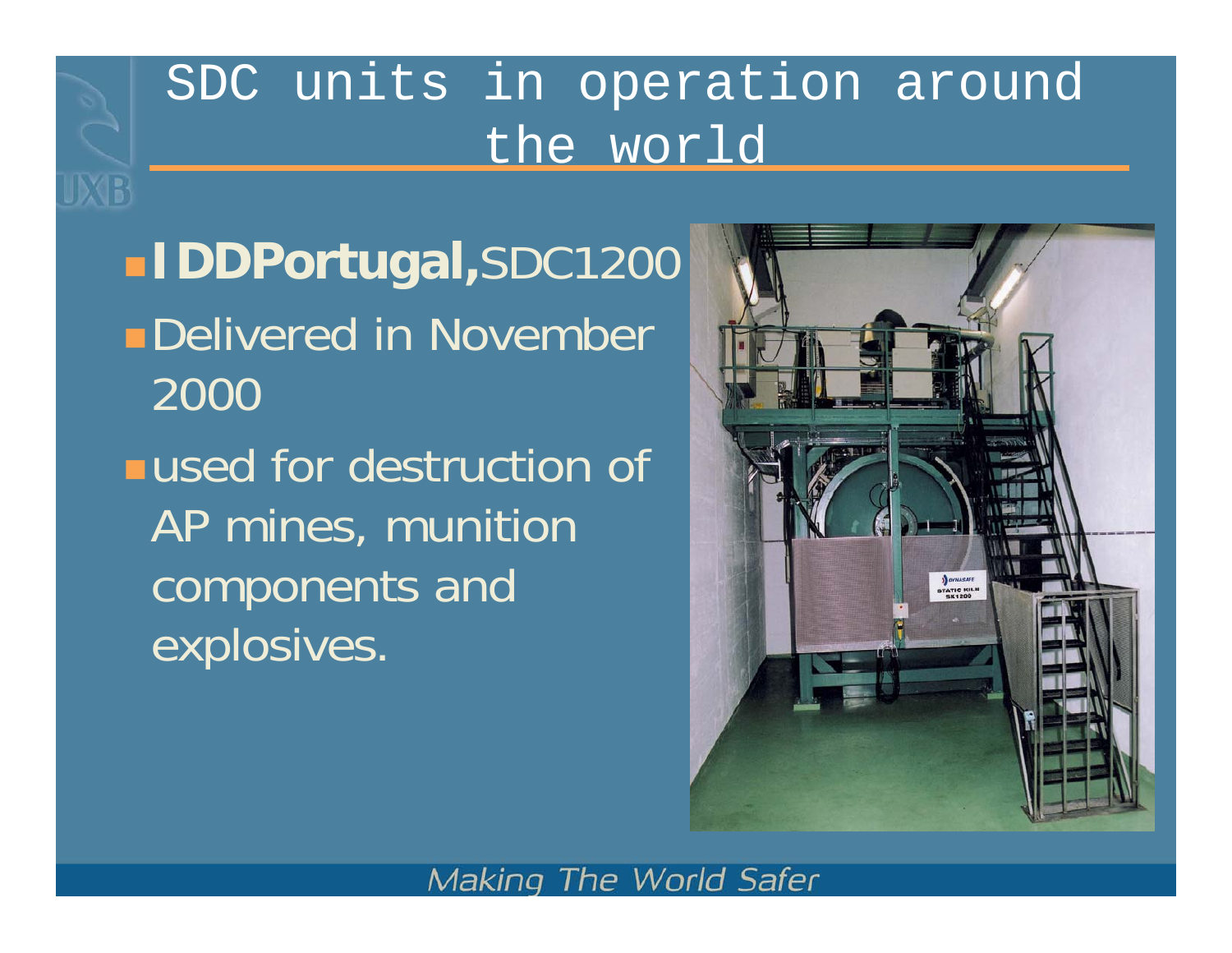**DXB** 

# **NKK Japan.** SDC 1200 **Edelivered 2002 for testing operations with** simulate chemical weapons.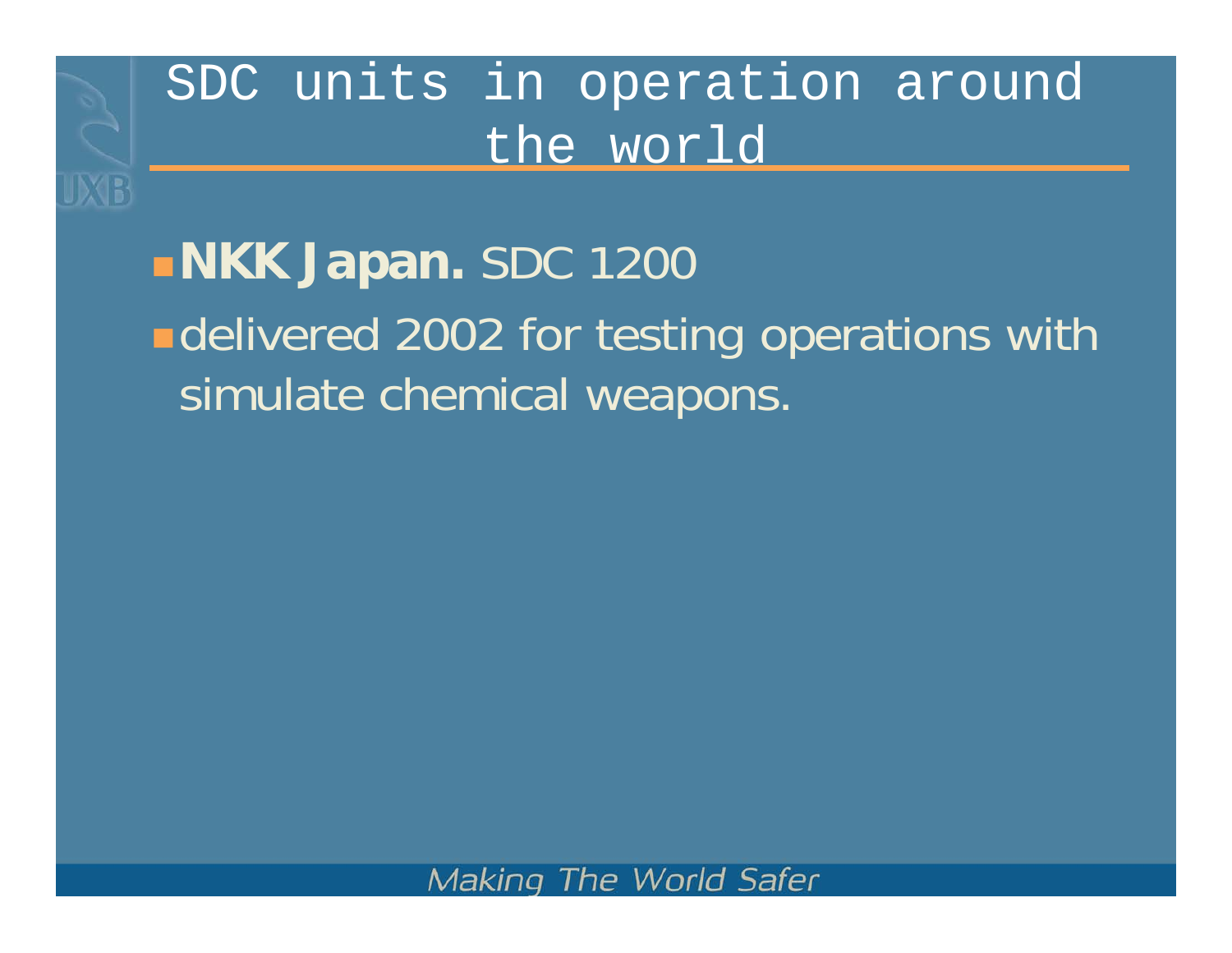**UXB International, USA,** SDC1200 **Delivered 2003 Example Installed in Asia <u>■ Used for demil of AP</u>** mines, projectiles, mortars, fuzes, detonators, grenades, bulk explosives and propellants, rockets **HE**, smoke, illumination, CS, WP

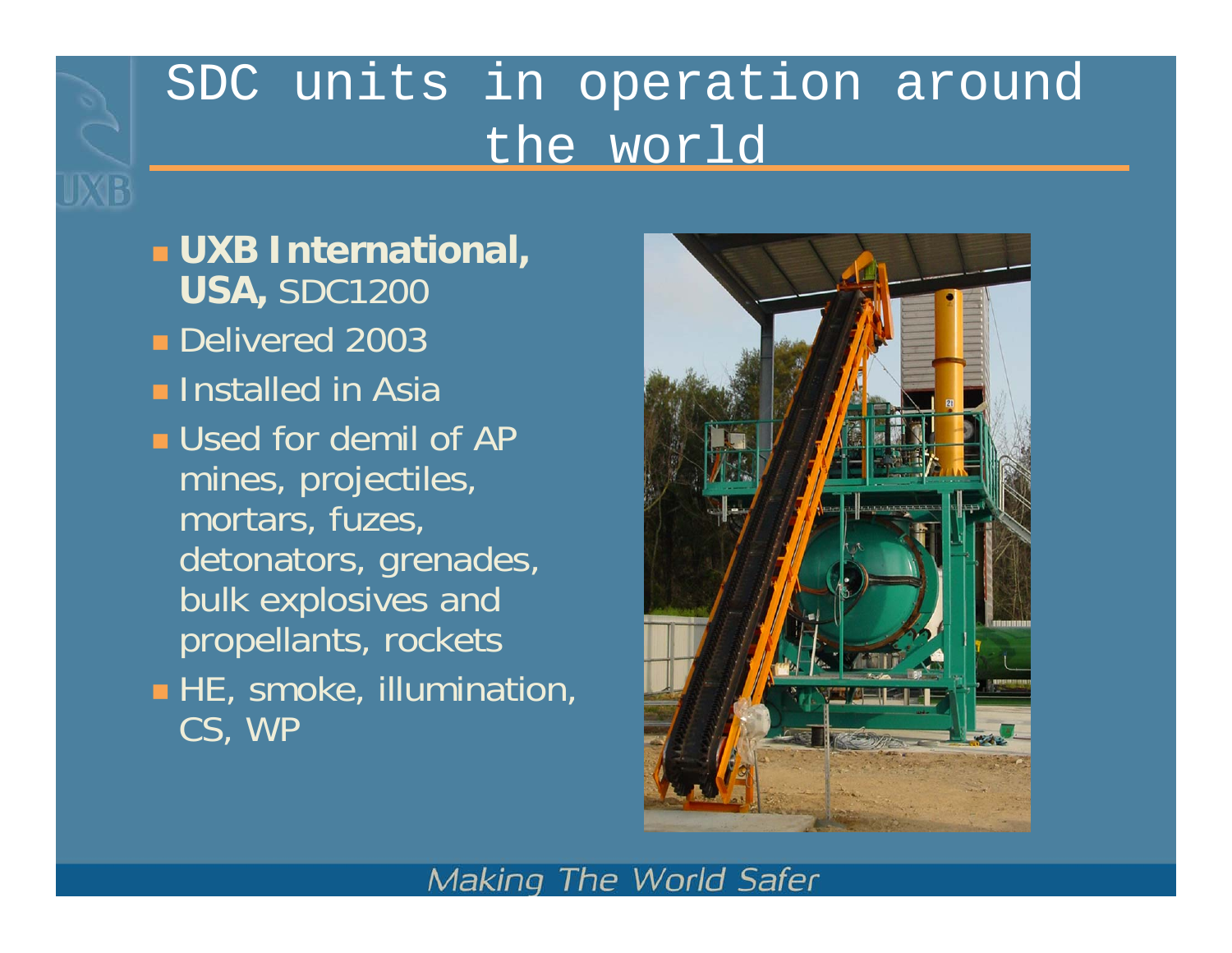**UXB International, USA,** SDC2000 **Delivered 2004. Installed in Asia <u>■ Used for demil of AP</u>** and AT mines, projectiles, mortars, fuzes, detonators, grenades, bulk explosives and propellants, rockets  $\blacksquare$  HE, smoke, illumination, CS, WP

UXE

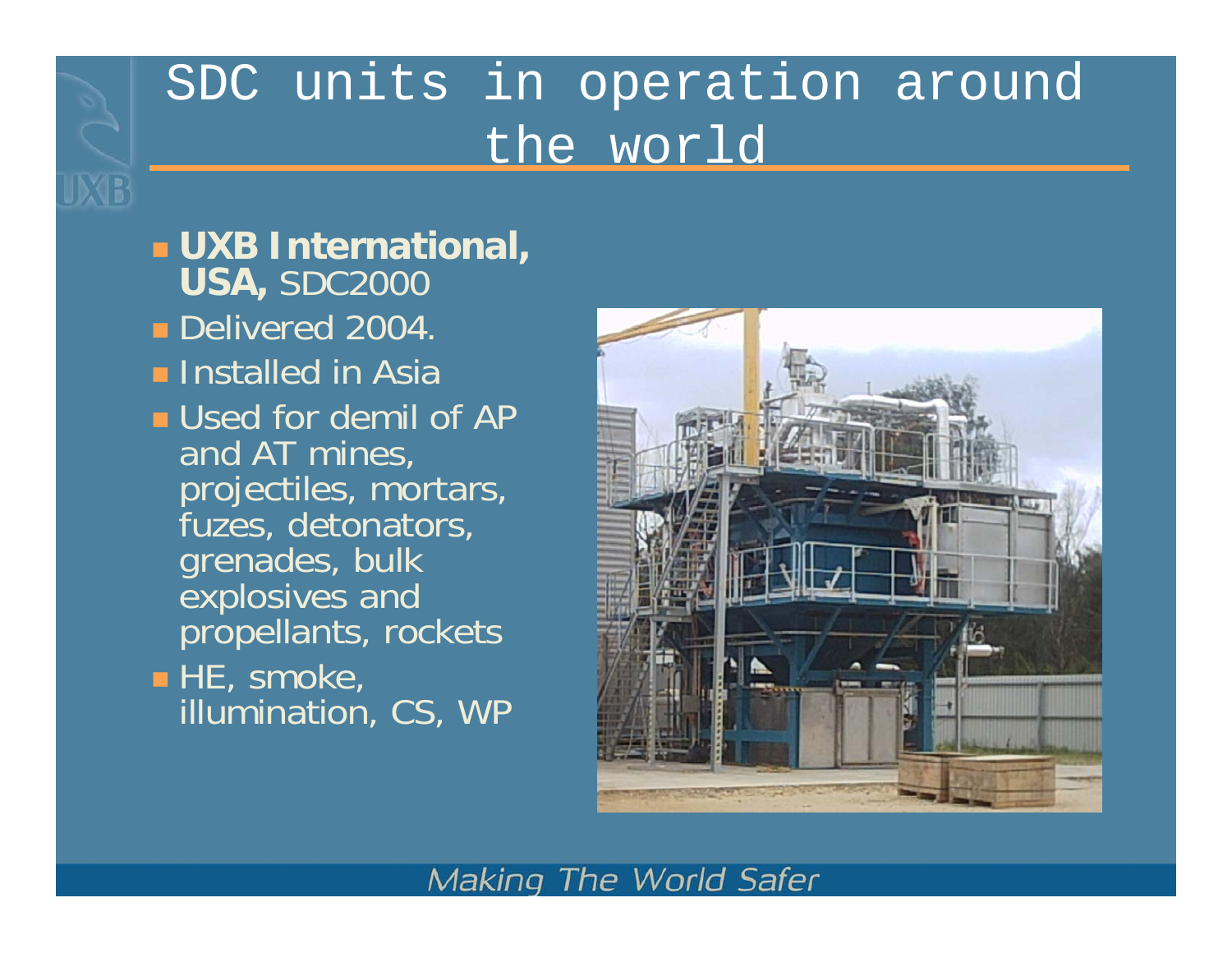**GEKA,Germany,** SDC2000**Delivered 2005 <u>■</u>** Used for demil of recovered Chemical Weapons, Airbags, conventional ammunition, bulk explosives and propellants **Achieved 99.9999999%** DRE on HD (non-detect)

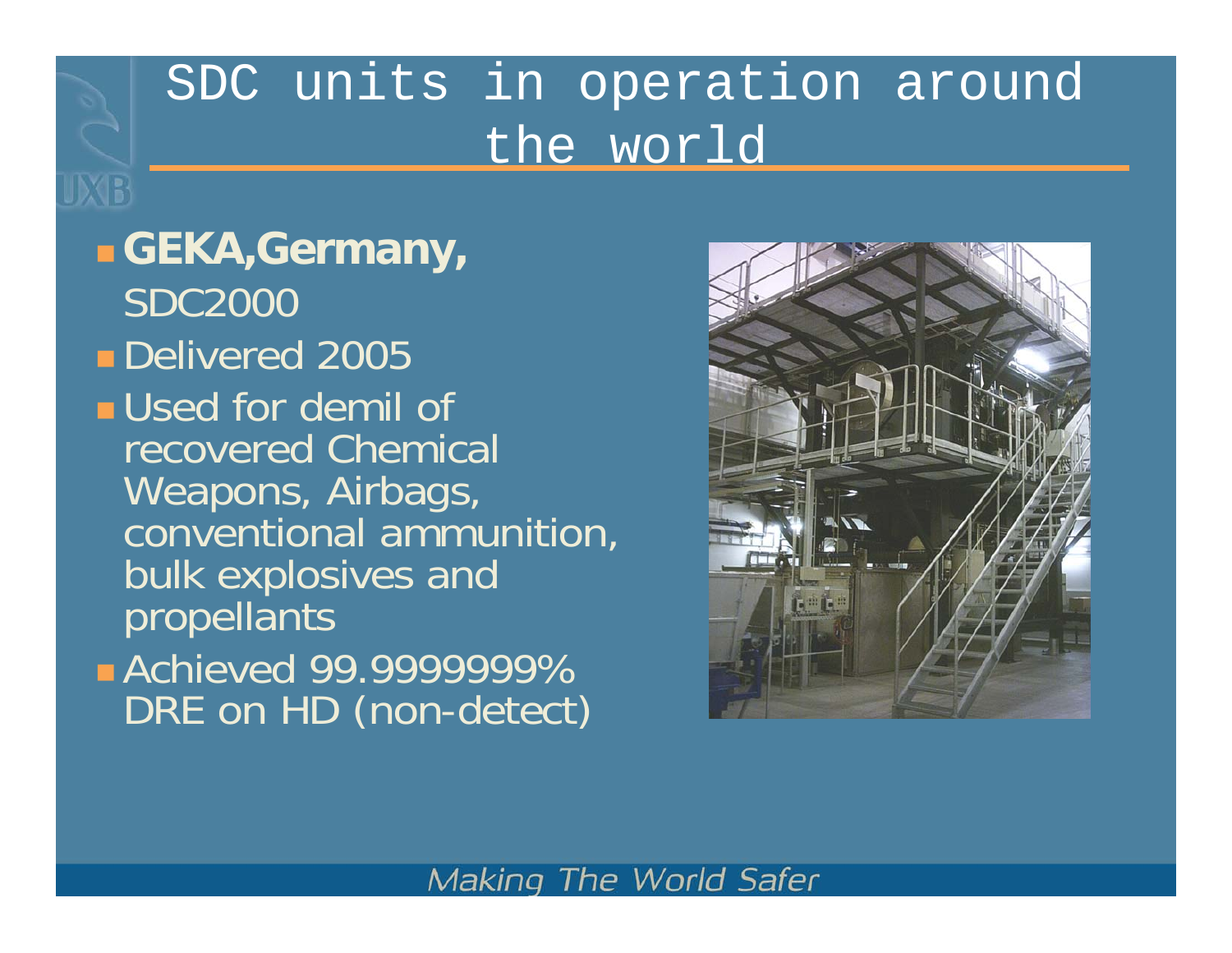### Dynasafe Cold Detonation Chambers

**DYR** 

**<u>■Used for lower rate Demil operations</u>**  $\blacktriangleright$  Require counter charges Conventional and Chemical configurations Many sizes available  $\blacktriangleright$  All are gas tight All are Hold, Treat, Release, Capable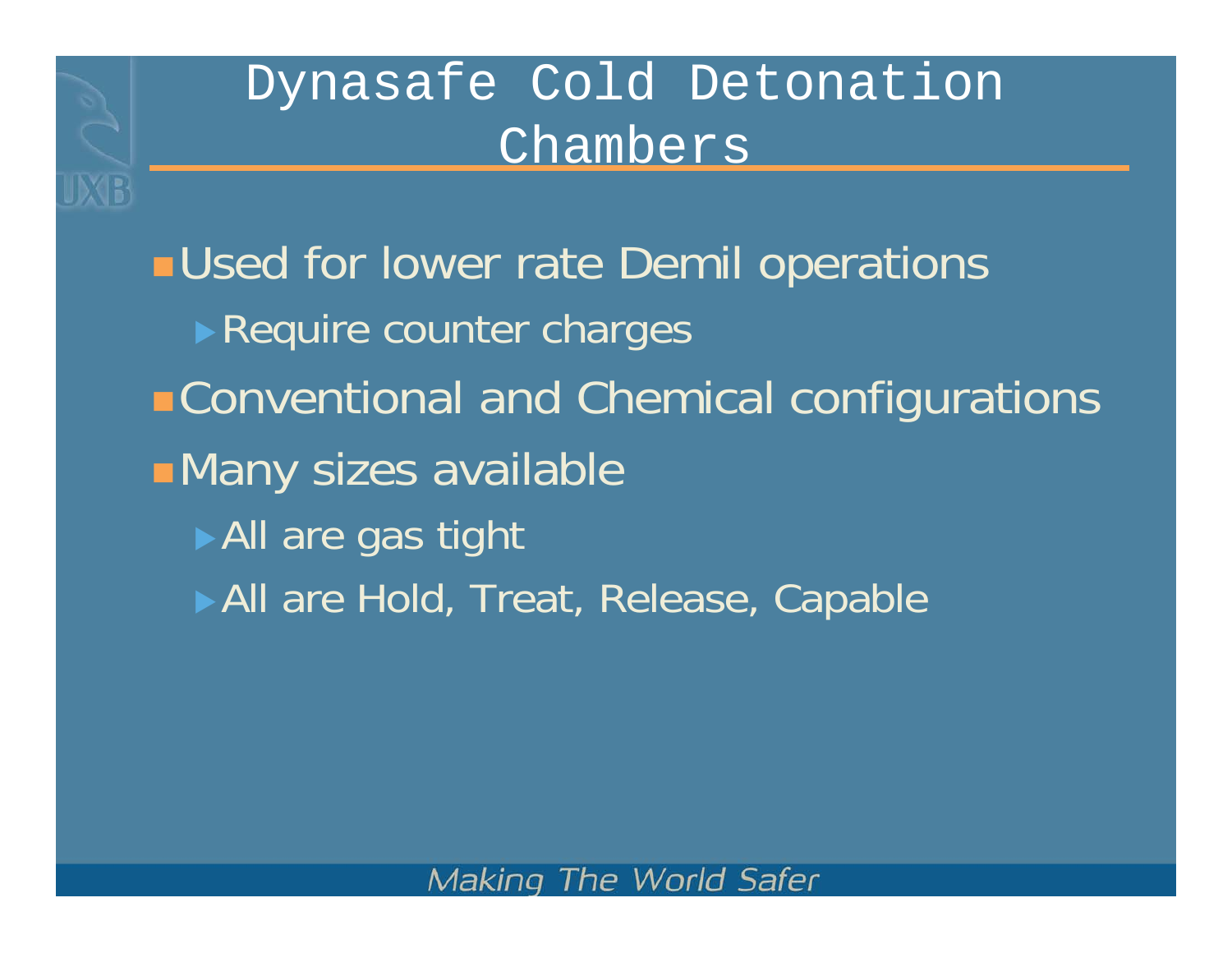# Example conventional chamber

**JXB** 

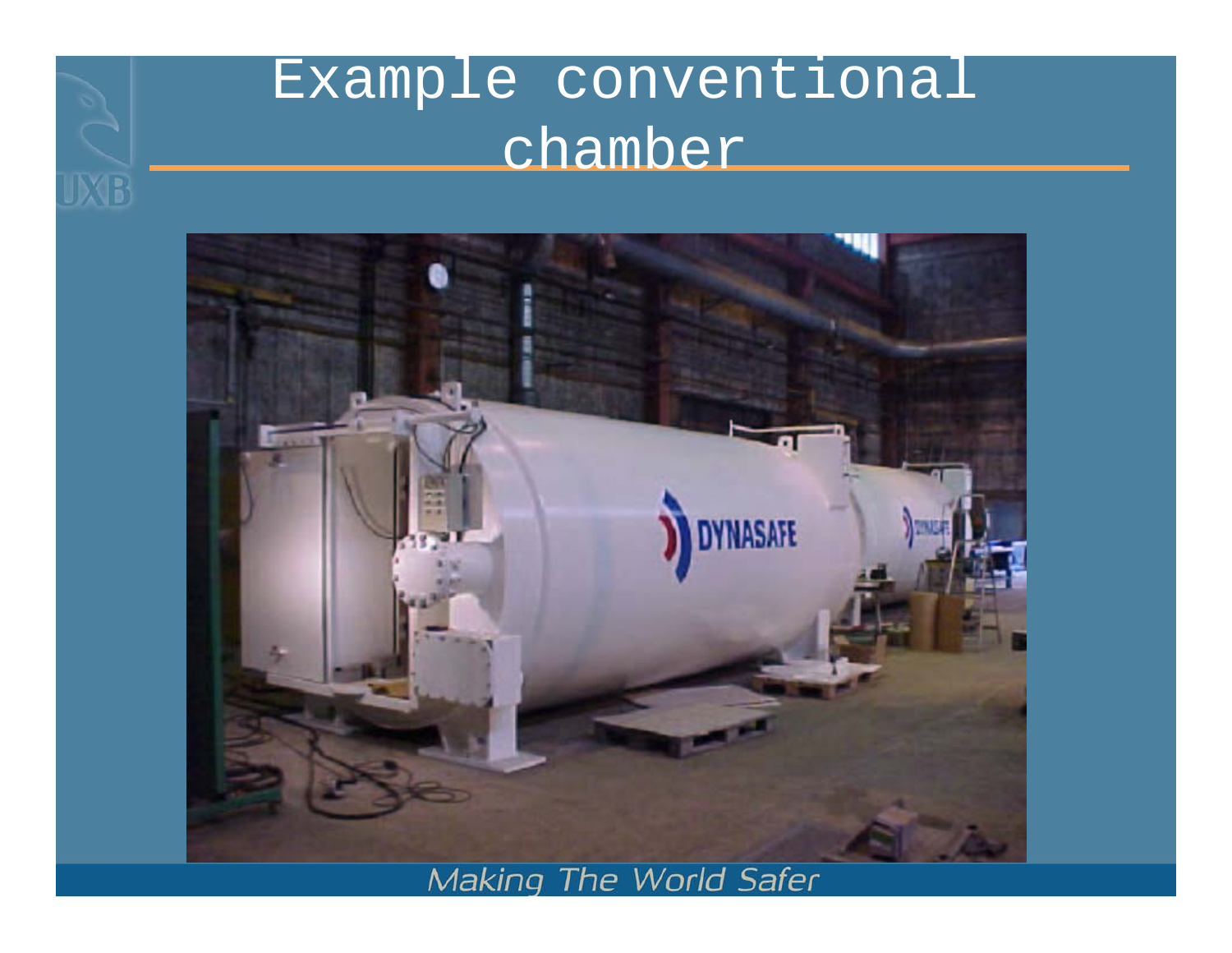

Chemical Configured Chambers

# ■ APG MD – MAPS Facility (2 chambers) ▶HD, VX, GB, Smokes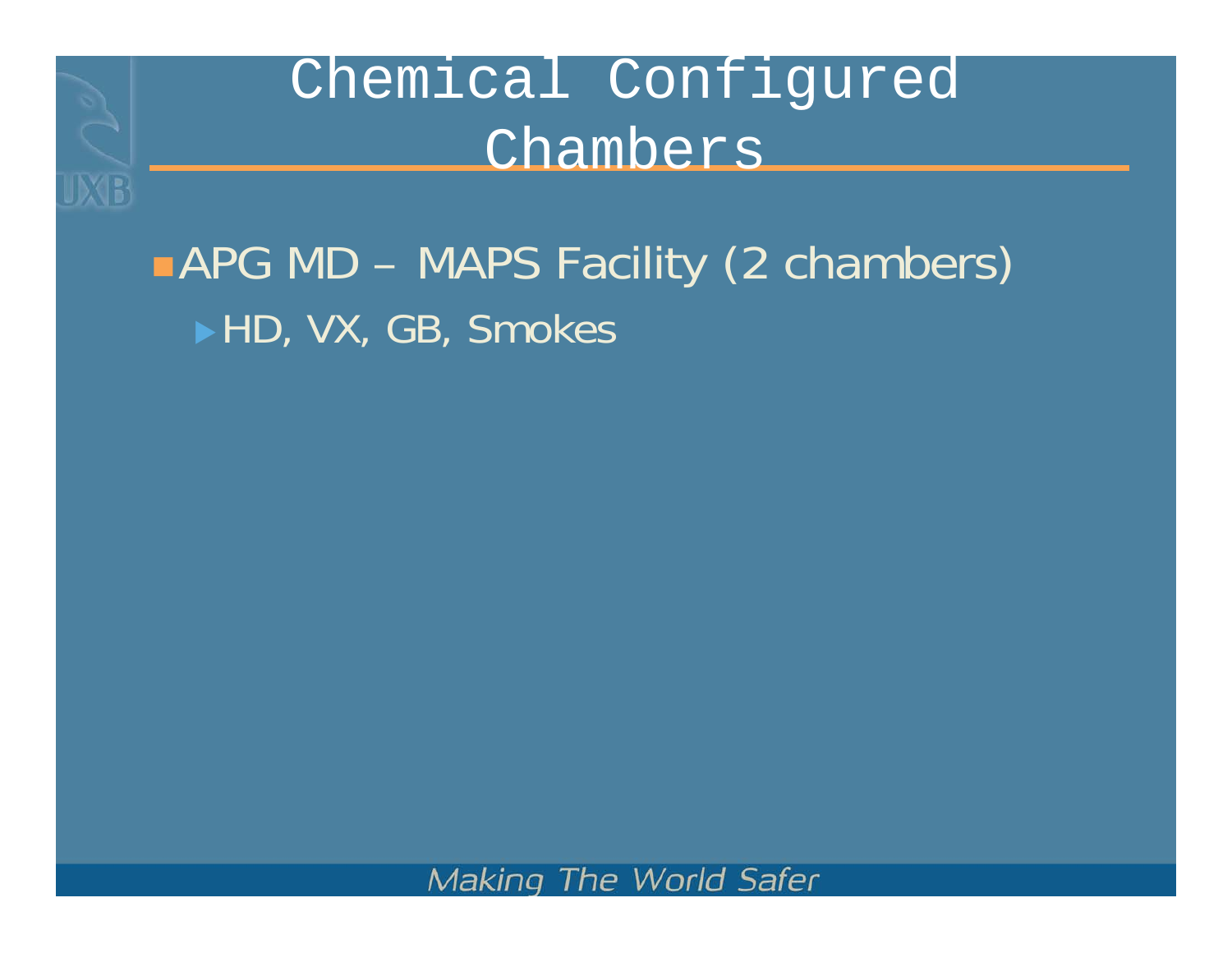**DXB** 

Chemical Configuration ▶ Totally Gas Tight ▶ Over 4000 RCWM moved without incident  $\blacktriangleright$  Equipped with sample ports  $\triangleright$  Can be decontaminated without opening • Germany, (2 chambers) • Japan/China (2 chambers)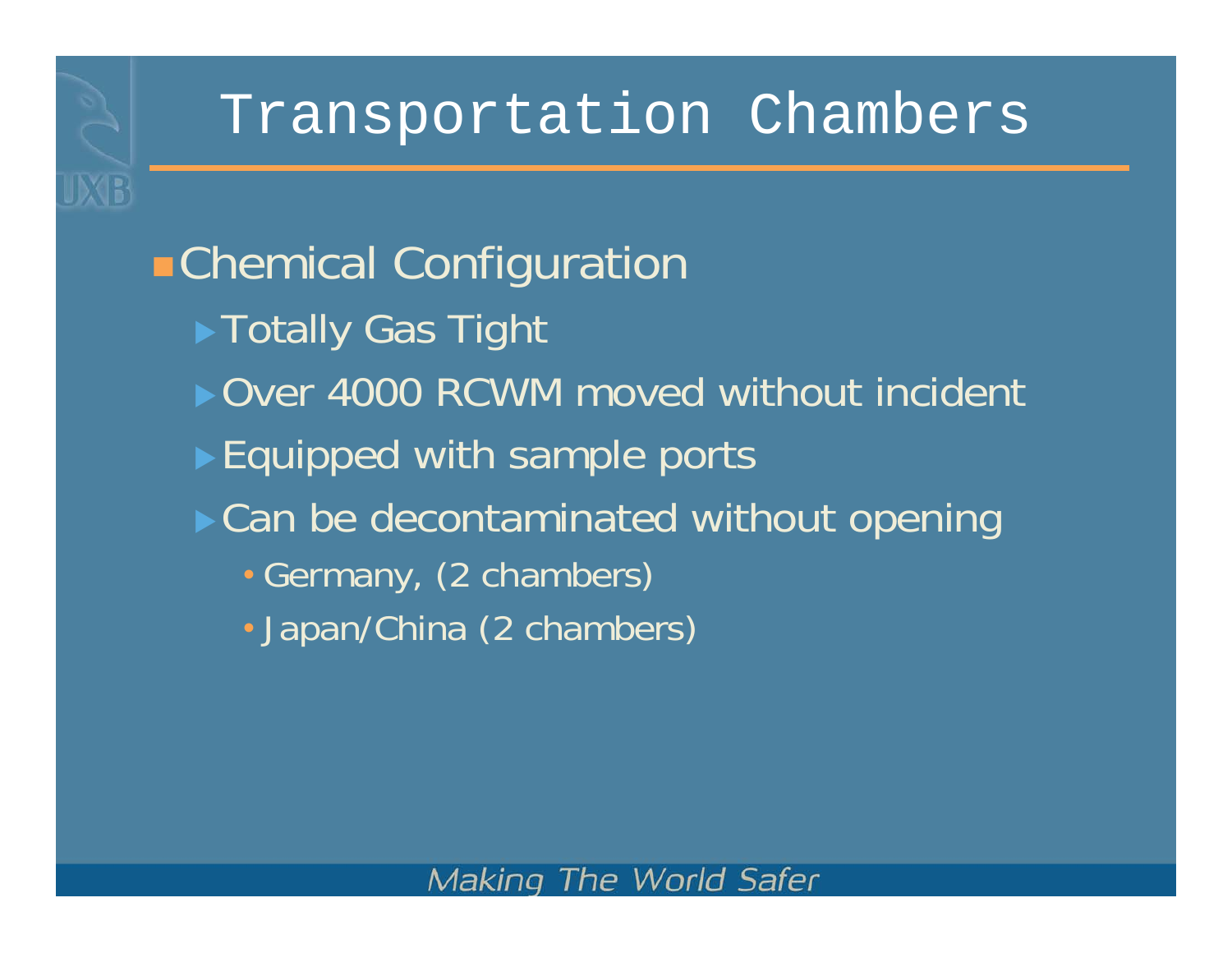### Chemical Configured Transportation Chambers

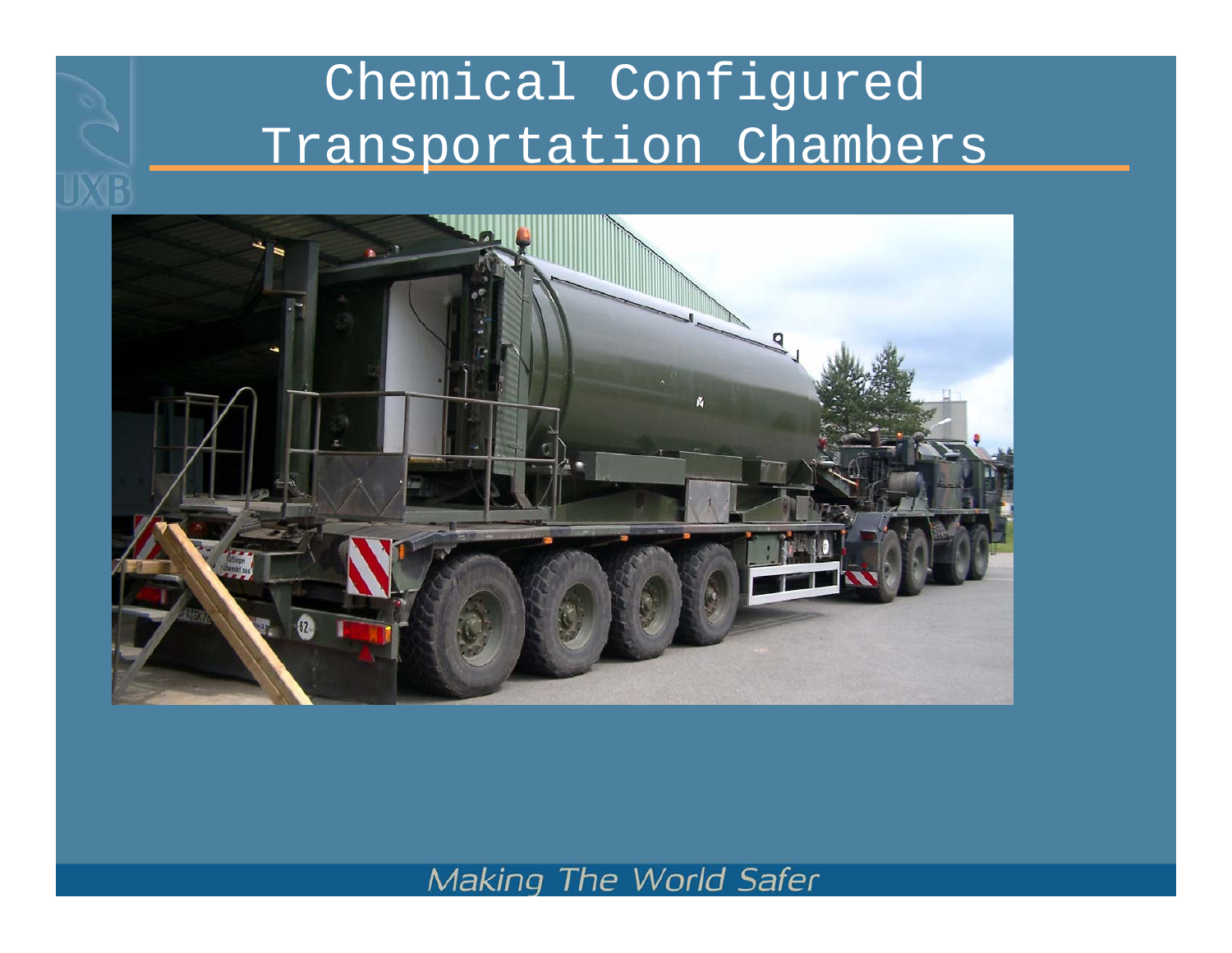**E** Conventional Configuration  $\blacktriangleright$  Many models available  $\blacktriangleright$  All are totally gas tight ■ Bomb Squad Units ▶ Explosive/Biological/Chemical Capable ▶ Can be equipped with Radiation Shield  $\triangleright$  All gas tight All have sample ports  $\triangleright$  All can be decontaminated without opening ▶ Heated models available (Mini SDC)

**DYR**